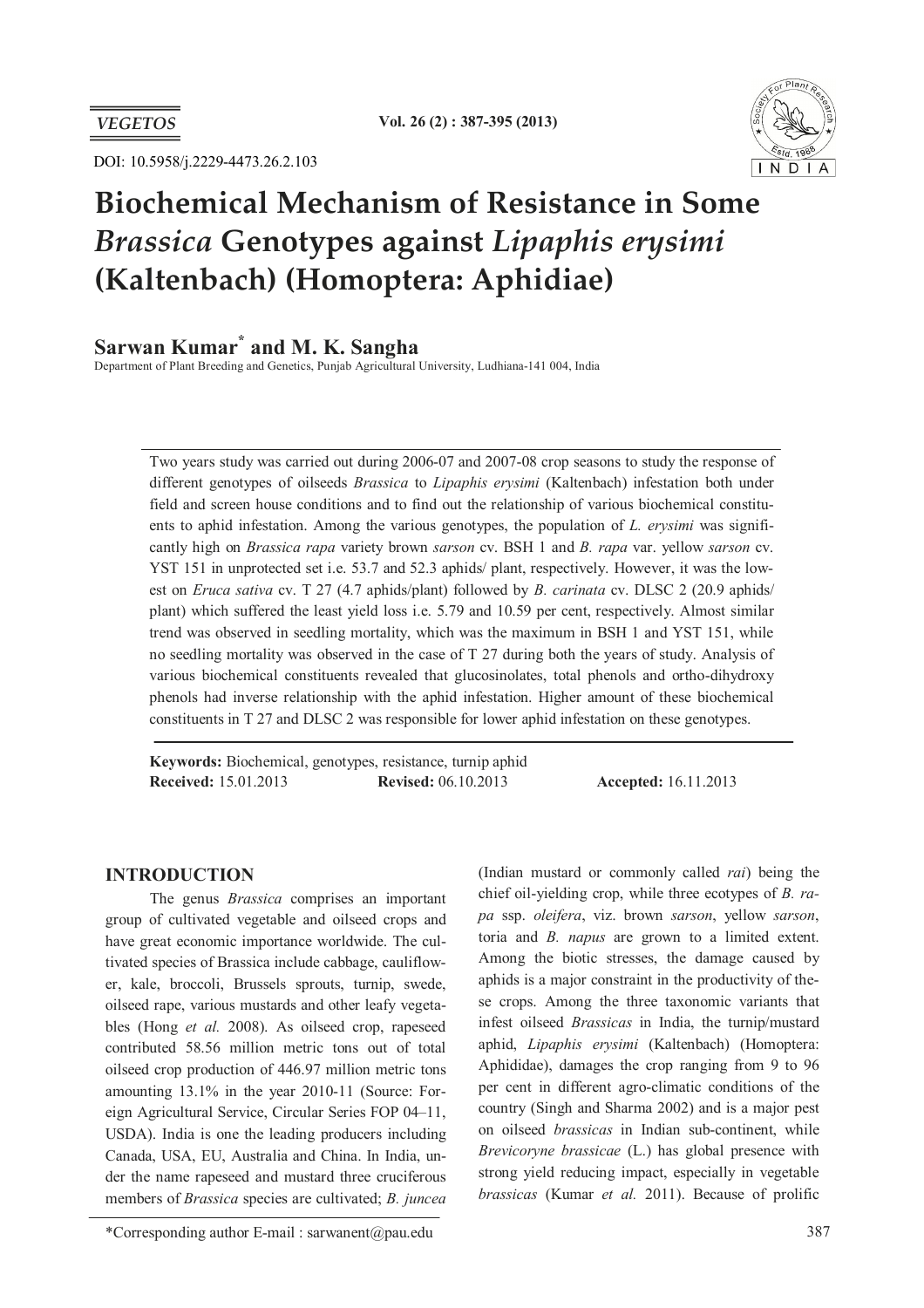breeding and short generation time, it multiplies very fast feeding exclusively on phloem sap. In the absence of control measures, it may lead to complete crop failure. For the management of this pest, farmers are dependent on the use of toxic insecticidal chemicals with systemic mode of action to a large extent as they find it the most easily available and effective method for pest management. They are little worried about the adverse effects of these insecticides *viz.* development of resistance to commonly used insecticides, pest resurgence, secondary pest outbreak(s) besides environmental pollution and pesticide residues in oil and cake and, consequently, in the food chain (Singh 2001, Singh and Sharma 2002).

Therefore, it becomes imperative that available pest management tactics should be such that provide effective and economical control of the pest without any adverse effect on the environment. In this context, the host plant resistance holds a promise. However, development of an insect resistant cultivar is a long process. The first step in the development of an insect resistant cultivar is the precise knowledge of sources of resistance (Stoner and Shelton 1988). The plant resistance may be caused by antixenosis, antibiosis or tolerance or a combination of these (Painter 1951, Kogan and Ortman 1978). The combination of these mechanisms can increase the effective life of an insect resistant cultivar and decrease the likelihood of a pest to overcome the resistance compared with any one mechanism especially in the case of antixenosis and antibiosis, as long as alternative sources of preferred hosts are available (Gould 1984). Breeding for genetic resistance against aphids has not been possible owing to the non-availability of resistance source within the crossable germplasms and lack of knowledge of the genetics of the trait (Bhatia *et al.* 2011). Therefore, the present study was undertaken to evaluate various genotypes of rapeseed-mustard to find out source(s) of resistance against mustard aphid and to identify the biochemical basis of resistance, if any.

# **MATERIAL AND METHODS**

### **Field Studies**

The present study was carried out at the Research Farm and Plant Protection laboratory, Department of Plant Breeding and Genetics, Punjab Agricultural University, Ludhiana  $(30.9^{\circ}$  N,  $75.85^{\circ}$  E and 244 m above msl), India. Ten rapeseed-mustard genotypes

were sown in a randomized split plot design in the  $4<sup>th</sup>$ week of October. There were three replications with a plot size of 4 x 3 m each. The different genotypes were: *Brassica juncea*: RK 9501, Purple Mutant, RH 9501, RH 7846, JMM 927, Teri (00) R 9301; *B. napus* : Hyola PAC 401 hybrid in 2007-08; *B. carinata*: DLSC 2; *Eruca sativa*: T 27; *B. rapa* var. yellow *sarson*: YST 151 and *B. rapa* var. brown *sarson*: BSH 1 (susceptible check). These genotypes were sown in two different sets viz. protected and unprotected. The protected set was sprayed with oxydemeton methyl 25 EC  $\omega$  1000 ml ha<sup>-1</sup> when the *L. erysimi* population reached Economic Threshold Level (ETL) of 50-60 aphids/plant, while the unprotected set was left unsprayed. Standard agronomic practices were followed for raising a good crop except for spray of insecticides in unprotected set. The eggs and early instar larvae of large white butterfly, *Pieris brassicae* (Linnaeus) (Lepidoptera: Pieridae) were collected manually and destroyed. The data on population build up of *L. erysimi* were collected at weekly intervals to study the relative population build up on each genotype. For this, terminal 10 cm portion of the central shoot was examined to record the number of *alates* and *apterae*. In each plot, 10 such twigs were examined.

# **Biochemical Constituents**

At full bloom stage, top 10 cm portion was sampled from 10 plants/ plot for analyzing the biochemical constituents to find out relationship between aphid population and biochemical constituents, if any. Different biochemical constituents were determined using known standard methods i.e. glucosinolates by McGhee *et al*. (1965), total phenols by Swain and Hillis (1959), Ortho-dihydroxy phenols by Nair and Vaidyanathan (1964) and flavonols by Balbaa *et al*. (1974).

### **Screen House Studies**

The experiment was conducted in an insectproof screen house of 30 mesh size at the Entomological Research Farm, Punjab Agricultural University, Ludhiana. Seeds of all the above mentioned genotypes were sown in earthen pots. Three seeds per pot were sown and after germination one seedling was retained. The experiment was set up in completely randomized design with three and five replications in 2006-07 and 2007-08, respectively. At 6 leaf stage, 20 apterous aphids were confined on each plant with the help of soft camel's hair brush following Bakhetia and Bindra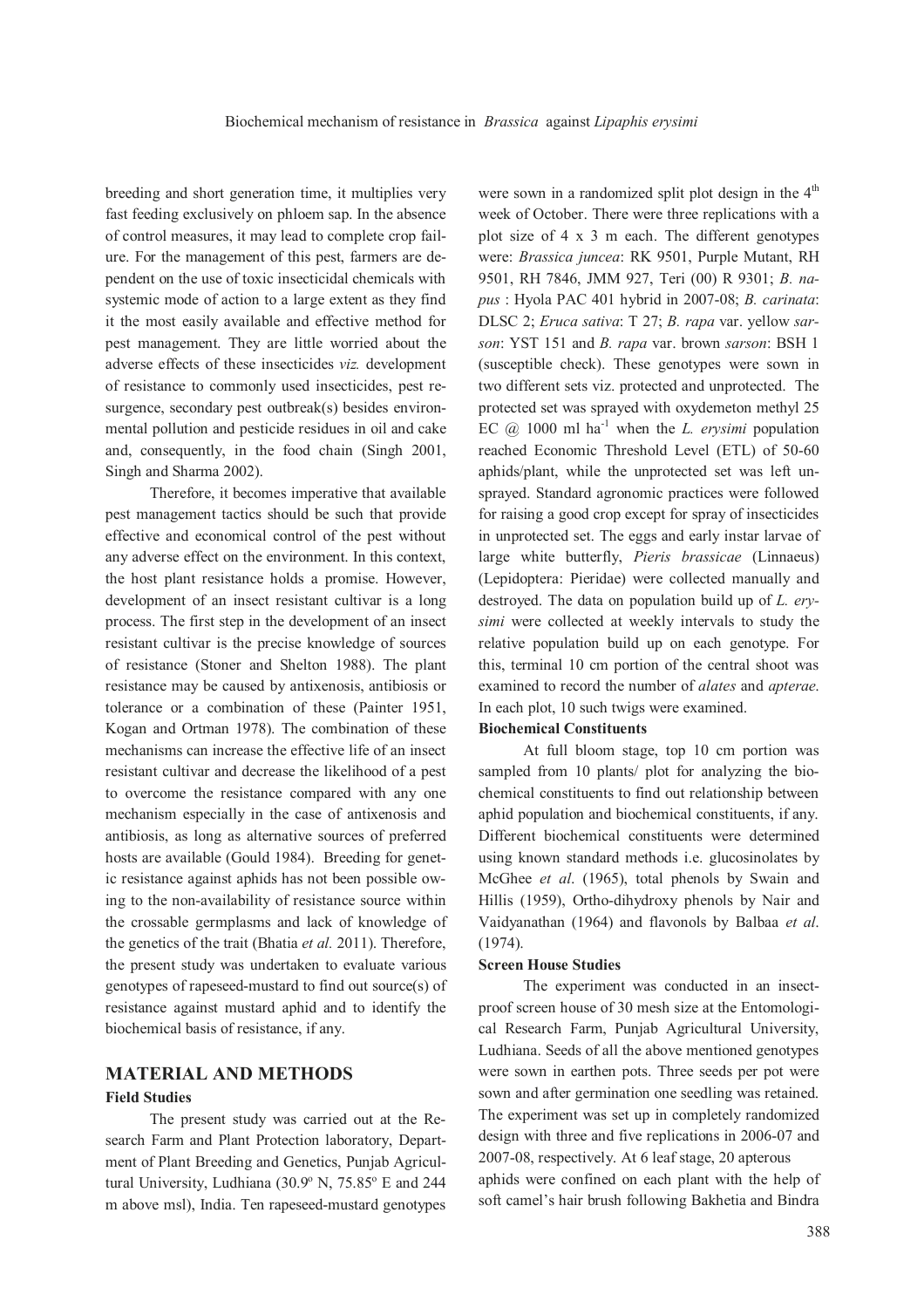### Sarwan Kumar and M K Sangha

| <b>Brassica</b>       | Geno-                 | 2006-07                  |                           | 2007-08       |                 | Pooled        |                |
|-----------------------|-----------------------|--------------------------|---------------------------|---------------|-----------------|---------------|----------------|
|                       | type/                 | Protect-                 | Unpro-                    | Protect-      | Unpro-          | Protect-      | Unpro-         |
| sp.                   | Hybrid                | e d                      | tected                    | e d           | tected          | e d           | tected         |
| <b>Brassica</b>       | <b>RK 9501</b>        | $0.0 \pm 0.0$            | $15.9 \pm 0.9$            | $1.1 \pm 0.5$ | $80.8 \pm 2.0$  | $0.5 \pm 0.2$ | $48.4 \pm 1.5$ |
| juncea                | <b>RH 9501</b>        | $3.1 \pm 0.3$            | $15.6 \pm 0.3$            | $4.3 \pm 1.0$ | $67.8 \pm 7.4$  | $3.8 \pm 0.4$ | $41.7 \pm 3.6$ |
|                       | <b>RH 7846</b>        | $4.2 \pm 0.3$            | $21.4 \pm 3.5$            | $1.9 \pm 0.8$ | $65.5 \pm 5.8$  | $3.1 \pm 0.6$ | $43.5 \pm 1.3$ |
|                       | <b>JMM 927</b>        | $\overline{0.0} \pm 0.0$ | $\overline{18.4} \pm 0.7$ | $1.5 \pm 0.6$ | $81.5 \pm 8.4$  | $0.8 \pm 0.3$ | $50.0 \pm 3.9$ |
|                       |                       |                          |                           |               |                 |               |                |
|                       | Purple                | $5.2 \pm 0.5$            | $20.7 \pm 2.3$            | $0.5 \pm 0.5$ | $62.8 \pm$      | $2.9 \pm 0.5$ | $41.7 \pm 9.7$ |
|                       | <b>Mutant</b>         |                          |                           |               | 19.02           |               |                |
|                       | Teri $(00)$ R<br>9903 | $5.3 \pm 1.4$            | $18.4 \pm 1.3$            | $- -$         | --              |               | $-$            |
| <b>B.</b> napus       | Hyola                 | --                       | $\overline{a}$            | $0.8 \pm 0.2$ | $78.0 \pm 34.6$ | $-$           | $-$            |
| Hybrid                | <b>PAC 401</b>        |                          |                           |               |                 |               |                |
|                       |                       |                          |                           |               |                 |               |                |
| B. cari-              | DLSC <sub>2</sub>     | $5.3 \pm 2.3$            | $16.3 \pm 1.7$            | $1.3 \pm 0.5$ | $25.5 \pm 3.5$  | $3.3 \pm 1.3$ | $20.9 \pm 2.1$ |
| nata                  |                       |                          |                           |               |                 |               |                |
| Eruca                 | T 27                  | $1.0 \pm 0.5$            | $6.9 \pm 1.4$             | $0.0 \pm 0.0$ | $2.5 \pm 0.5$   | $0.5 \pm 0.2$ | $4.7 \pm 0.5$  |
| sativa                |                       |                          |                           |               |                 |               |                |
| B. rapa               | <b>YST 151</b>        | $3.4 \pm 0.1$            | $32.7 \pm 2.1$            | $2.9 \pm 0.4$ | $72.0 \pm 4.0$  | $3.2 \pm 0.3$ | $52.3 \pm 2.8$ |
| var. yel-<br>low sar- |                       |                          |                           |               |                 |               |                |
| son                   |                       |                          |                           |               |                 |               |                |
| B. rapa               | <b>BSH1</b>           | $2.5 \pm 0.9$            | $31.7 \pm 1.7$            | $6.3 \pm 1.6$ | $75.6 \pm 4.7$  | $4.4 \pm 1.2$ | $53.7 \pm 1.8$ |
| var.                  |                       |                          |                           |               |                 |               |                |
| brown                 |                       |                          |                           |               |                 |               |                |
| sarson                |                       |                          |                           |               |                 |               |                |
| LSD $(p<0.05)$        |                       |                          |                           |               |                 |               |                |
| Protection            |                       |                          | 1.3                       |               | 8.6             |               | 4.2            |
| Genotypes             |                       |                          | 2.9                       |               | 19.3            |               | 9.2            |
| Interaction           |                       |                          | 4.2                       |               | 27.3            |               | 13.4           |

**Table 1. Relative population (mean ± SE) of** *Lipaphis erysimi* **on different** *Brassica* **genotypes/ hybrid under protected and unprotected conditions during 2006-07 and 2007-08 at Ludhiana**

The protected set was sprayed with oxydemeton methyl 25 EC  $@$  1000 ml ha<sup>-1</sup>.

(1977). The weekly observations on the number of offsprings produced by aphids and seedling mortality, if any, were recorded.

### **Statistical analysis**

The data so obtained were subjected to analysis of variance as factorial experiments with randomized split plot design for field experiments and completely randomized design for screen house experiment (Snedecor and Cochran 1980). Means showing significant difference  $(p<0.05)$  were separated using Least Significant Difference.

# **RESULTS AND DISCUSSION**

### **Field Studies**

In 2006-07 crop season, *L. erysimi* population ranged from 6.9 to 32.6 aphids/ plant on different genotypes in the unprotected set (Table 1). The maximum population of 32.6 aphids/ plant was observed on YST 151. It was followed by BSH 1 (31.7 aphids/ plant), which was *at par* with YST 151 but significantly  $(p<0.05)$  higher than rest of the genotypes. On the other hand, minimum population of 6.9 aphids/ plant was observed in T 27 which was significantly lower than the remaining genotypes.

In 2007-08 crop season, the aphid population ranged from 2.5 to 81.5 aphids/ plant on different genotypes/hybrid in the unprotected set. The maximum population (81.5 aphids/ plant) was observed in JMM 927 followed by RK 9501 (80.8 aphids/ plant) which were *at par* with each other. Population in these two genotypes was significantly higher than that in rest of the genotypes/ hybrid. On the other hand, minimum population of 2.5 aphids/ plant was observed on T 27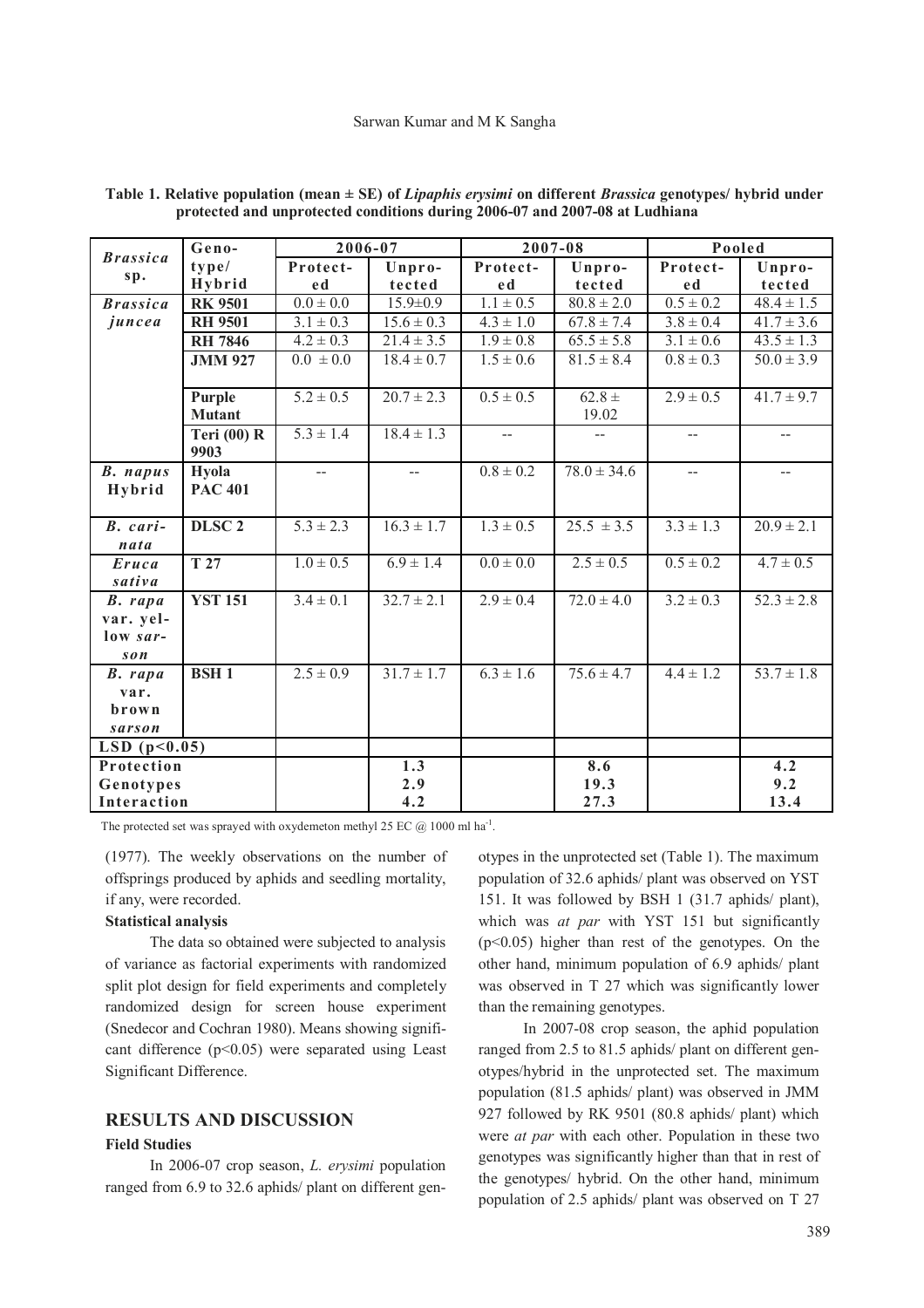Table 2. Yield of different *Brassica* genotypes/ hybrids under protected and unprotected conditions during 2006-07 and 2007-08 at Ludhiana and the<br>resultant yield losses

|         | <b>Yield</b><br>Loss                    | $\frac{6}{24.96}$         | 23.90                                                  | 12.52                                                                                                                                                           | 17.85                                 | 36.05                                                                                                                                        | ł                                                                                                                                                                                                                                                                                                                                                                                | $\mathbf{I}$              | 10.59                      | 5.79                                                                                                                 | 14.72                            | 17.86                           |                         |               |                                                           |
|---------|-----------------------------------------|---------------------------|--------------------------------------------------------|-----------------------------------------------------------------------------------------------------------------------------------------------------------------|---------------------------------------|----------------------------------------------------------------------------------------------------------------------------------------------|----------------------------------------------------------------------------------------------------------------------------------------------------------------------------------------------------------------------------------------------------------------------------------------------------------------------------------------------------------------------------------|---------------------------|----------------------------|----------------------------------------------------------------------------------------------------------------------|----------------------------------|---------------------------------|-------------------------|---------------|-----------------------------------------------------------|
|         | Mean                                    |                           |                                                        | $\begin{array}{r} 1709.2 \\ +27.5 \\ +27.5 \\ \hline 1784.7 \\ +48.2 \\ \hline 1549.5 \\ +53.8 \\ \hline 1563.7 \\ +75.2 \\ \hline 782.5 \\ +48.27 \end{array}$ |                                       |                                                                                                                                              | ł                                                                                                                                                                                                                                                                                                                                                                                | H                         | 1019.0                     | $\frac{\pm 16.4}{159.2}$<br>$\frac{\pm 10.6}{607.2}$                                                                 |                                  | $\frac{785.5}{+50.0}$           | $1103.4$<br>$\pm 14.4$  |               |                                                           |
| Pooled  | È                                       | $7465.5 + 4.7$            |                                                        | $\frac{1542.5}{\frac{146.0}{146.0}}$                                                                                                                            | $\frac{1410.5}{\frac{1475.1}{887.0}}$ |                                                                                                                                              | $\mathbf{I}$                                                                                                                                                                                                                                                                                                                                                                     | ł                         | $\frac{962.0}{\pm 13.4}$   | $\frac{154.5}{154.9}$                                                                                                |                                  | $\frac{708.5}{+52.7}$           | 981.7<br>±19.70         |               | 5479<br>122.53<br>173.28                                  |
|         | $\mathbf{p}$                            |                           | $\frac{1953.0}{\pm 50.8}$<br>$\frac{\pm 50.8}{2027.0}$ | $\frac{1653.0}{1113.3}$<br>$\frac{1113.3}{1717.0}$                                                                                                              |                                       | $918.0$<br>$\pm$ 52.7                                                                                                                        | ł                                                                                                                                                                                                                                                                                                                                                                                | ł                         | 1076.0<br>$\pm 25.1$       | $\frac{164.0}{164.5}$<br>$\frac{19.5}{65.5}$                                                                         |                                  | $\frac{862.5}{\pm 58.8}$        | $1225.1$<br>$\pm 11.15$ |               |                                                           |
|         | ssor<br>peix<br>$\mathcal{S}_{\bullet}$ | 24.88                     | 29.11                                                  | 14.75                                                                                                                                                           | 18.80                                 | 42.37                                                                                                                                        | Ŧ                                                                                                                                                                                                                                                                                                                                                                                | 17.82                     | 13.47                      | 5.94                                                                                                                 | 17.26                            | 18.48                           |                         |               |                                                           |
|         | Mean                                    | 8287<br>07871             | 1916.5<br>±88.6                                        | 1569.0<br>$\pm 72.5$                                                                                                                                            | $\frac{1503.0}{1500.1}$               | +0.0<br>0.0<br>0.0                                                                                                                           | $\begin{array}{c} \rule{0pt}{2.5ex} \rule{0pt}{2.5ex} \rule{0pt}{2.5ex} \rule{0pt}{2.5ex} \rule{0pt}{2.5ex} \rule{0pt}{2.5ex} \rule{0pt}{2.5ex} \rule{0pt}{2.5ex} \rule{0pt}{2.5ex} \rule{0pt}{2.5ex} \rule{0pt}{2.5ex} \rule{0pt}{2.5ex} \rule{0pt}{2.5ex} \rule{0pt}{2.5ex} \rule{0pt}{2.5ex} \rule{0pt}{2.5ex} \rule{0pt}{2.5ex} \rule{0pt}{2.5ex} \rule{0pt}{2.5ex} \rule{0$ | $1916.5$<br>$\pm 150.2$   | 1017.5                     | $\frac{\pm 46.2}{196.0}$ $\frac{\pm 18.6}{735.5}$                                                                    |                                  | $\frac{2885}{5.88}$             | $1229.9$<br>$\pm 30.8$  |               |                                                           |
| 2007-08 | $\mathbb{B}$                            | $\frac{525}{1533}$        | $\pm186$<br>$\frac{0651}{200}$                         | $057 + 20$                                                                                                                                                      | $\frac{1347}{+174}$                   | $563$<br>$\pm 78$                                                                                                                            | $\pmb{\cdot}$                                                                                                                                                                                                                                                                                                                                                                    | $\frac{1729}{1136}$       | $657 + 24$                 | $\approx$ $\frac{1}{2}$                                                                                              | $\frac{66}{6}$                   | $\frac{154}{36}$                | $1080.4$<br>$\pm 51.4$  |               | $\begin{array}{c} 102.42 \\ 229.01 \\ \rm NS \end{array}$ |
|         | $\mathbf{p}$                            | $1146$<br>$+146$          | 2243<br>+92                                            | 1694<br>$\pm 137$                                                                                                                                               | $\pm 183$<br>1659                     | £6∓                                                                                                                                          | ł                                                                                                                                                                                                                                                                                                                                                                                | $\frac{2104}{1175}$       | $\sqrt{\frac{1091}{150}}$  | $\frac{202}{137}$                                                                                                    | $\frac{805}{508}$                | $rac{6}{666}$                   | $1379.5$<br>$\pm 10.7$  |               |                                                           |
| Yield   | Loss<br>$($ % $)$                       | 25.04                     | 17.44                                                  | 10.17                                                                                                                                                           | 16.95                                 | 28.78                                                                                                                                        | 12.80                                                                                                                                                                                                                                                                                                                                                                            | ł                         | 7.63                       | 5.55                                                                                                                 | 10.67                            | $\overline{17.02}$              |                         |               |                                                           |
|         | <b>Tean</b><br>Σ                        |                           |                                                        |                                                                                                                                                                 |                                       | $\begin{array}{r} \n 1631.5 \\  +48.6 \\  +48.5 \\  \hline\n 1653.0 \\  +55.7 \\  +125.7 \\  +124.5 \\  \hline\n 161 \\  +161\n \end{array}$ | 1104.5<br>±15.0                                                                                                                                                                                                                                                                                                                                                                  | $\mathbf i$               |                            | $\begin{array}{r} \n 1020.5 \\  \hline\n 14.0 \\  \hline\n 12.5 \\  \hline\n 479.0 \\  \hline\n 479.3\n \end{array}$ |                                  | $\frac{682.5}{\pm 31.5}$        | $1058.3$<br>$\pm 11.7$  |               |                                                           |
| 2006-07 | È                                       | 8631<br>$\pm 20$          | $\frac{1495}{2}$<br>$\pm 25$                           | 1448<br>$59\pm$                                                                                                                                                 | 1474<br>$\pm 25$                      | $\pm 20$<br>$\overline{5}$                                                                                                                   | 1029<br>$\Xi$                                                                                                                                                                                                                                                                                                                                                                    | H                         | ±55<br>980                 | 119<br>$\mathfrak{P}$                                                                                                | $\frac{452}{438}$                | $\frac{619}{61}$                | $962.5$<br>$\pm 5.4$    |               | 59.17<br>132.32<br>187.13                                 |
|         | $\mathbf{\tilde{P}}$                    | 1865<br>$\pm 79$          | $+119$<br>$\overline{181}$                             | $\pm192$<br>1612                                                                                                                                                | $\overline{1775}$<br>$\pm 18$         | $rac{4}{834}$                                                                                                                                | 1180<br>$\pm 41$                                                                                                                                                                                                                                                                                                                                                                 | $\mathbf{I}$              | $\pm 43$<br>1061           | $\frac{6}{5}$                                                                                                        | $rac{505}{905}$                  | $\frac{9FL}{2}$<br>$\pm 63$     | 1154.0<br>+21.7         |               |                                                           |
|         | Genotype/<br>Hybrid                     | <b>RK9501</b>             | <b>RH</b> 9501                                         | RH 7846                                                                                                                                                         | <b>JMM 927</b>                        | Mutant<br>Purple                                                                                                                             | Teri (00)<br>R <sub>9903</sub>                                                                                                                                                                                                                                                                                                                                                   | Hyola<br>PAC 401          | $\overline{\text{DISC}}$ 2 | $\overline{T}27$                                                                                                     | $\overline{\text{VST}}$ 151      | $\overline{\text{SBI}}$         |                         |               |                                                           |
|         | <b>Brassica</b><br>$\ddot{\mathbf{S}}$  | <b>Brassica</b><br>juncea |                                                        |                                                                                                                                                                 |                                       |                                                                                                                                              |                                                                                                                                                                                                                                                                                                                                                                                  | <b>B.</b> napus<br>Hybrid | <b>B.</b> carinata         | Eruca sati-<br>$\overline{\mathbf{u}}$                                                                               | var. yellow<br>B. rapa<br>sarson | var. brown<br>B. rapa<br>sarson | Mean<br>LSD             | $(10 - 0.05)$ | Interaction<br>Genotypes<br>Protection                    |

 $*_{\rm F}$  Protected, UP: Unprotected  $$\rm The~energy$  are monoton methyl 25 EC  $@$  1000 ml ha  $1$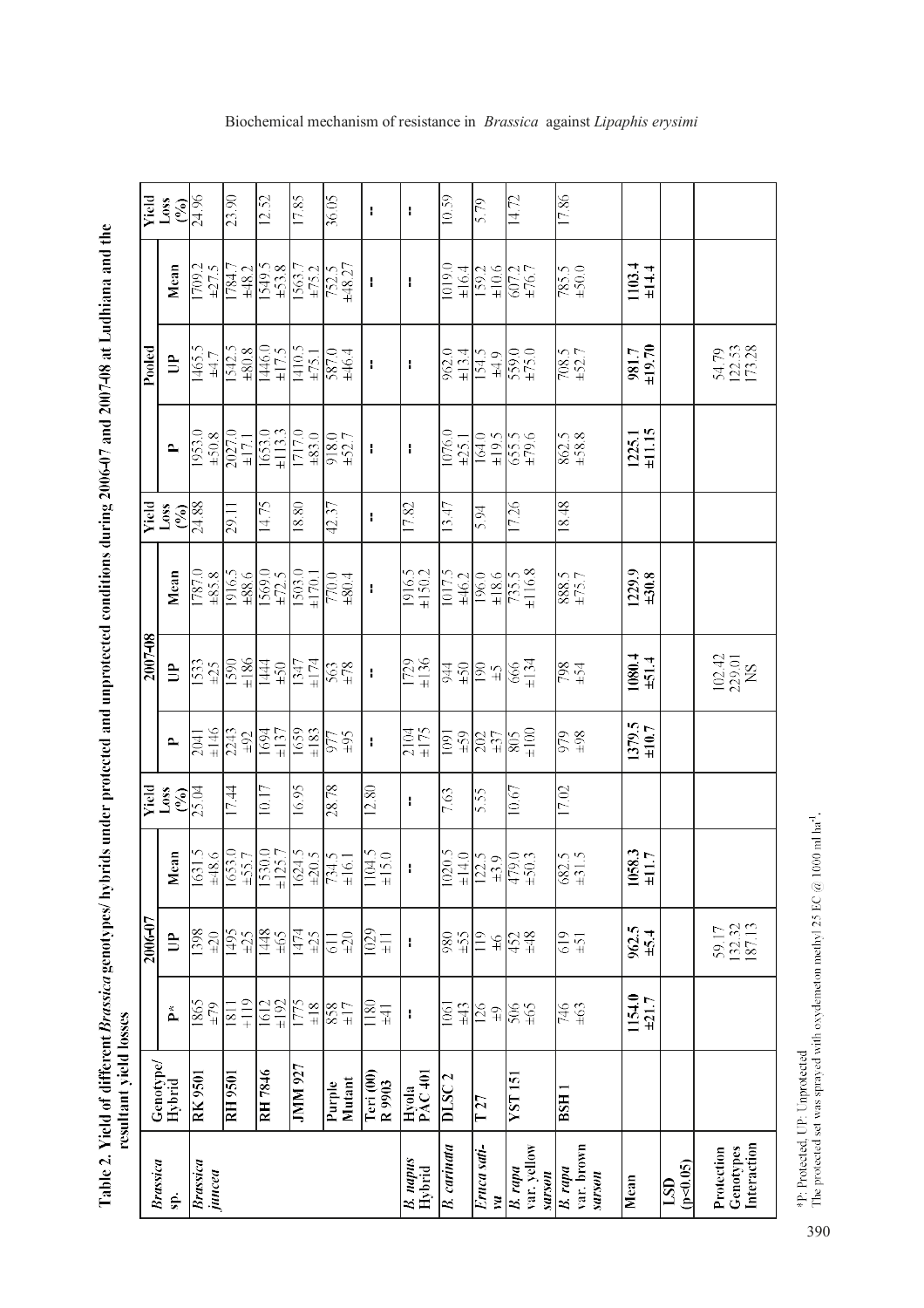Table 3. Biochemical constituents in relation to aphid population in inflorescence part of various Brassica genotypes/ hybrid

|                                 |                                                 |                         | Total phenols (mg/g)      |                    |                    | Ortho-dihydroxy phe-<br>$\log \frac{\log \log n}{n}$ |                |                                | Flavonols<br>(mg/g)                 |                |                                | <b>Glucosinolates</b><br>(u mole/g) |                |                                | Aphid population/<br>plant |                |
|---------------------------------|-------------------------------------------------|-------------------------|---------------------------|--------------------|--------------------|------------------------------------------------------|----------------|--------------------------------|-------------------------------------|----------------|--------------------------------|-------------------------------------|----------------|--------------------------------|----------------------------|----------------|
| <b>Brassica</b><br>sp.          | Genotype/<br>Hybrid                             | 2006-<br>$\overline{0}$ | 2007-<br>$\boldsymbol{8}$ | Pooled<br>Mean     | <b>2006-</b><br>07 | 2007-<br>$\boldsymbol{\mathcal{S}}$                  | Pooled<br>Mean | 2006-<br>$\boldsymbol{\theta}$ | 2007-<br>$\boldsymbol{\mathcal{S}}$ | Pooled<br>Mean | 2006-<br>$\boldsymbol{\theta}$ | 2007-<br>$\mathbf{8}$               | Pooled<br>Mean | 2006-<br>$\boldsymbol{\theta}$ | 2007-<br>$\mathbf{8}$      | Pooled<br>Mean |
| <b>Brassica</b>                 | <b>RK9501</b>                                   | 5.63                    | 8.18                      | 6.91               | 1.01               | 0.64                                                 | 0.83           | 4.66                           | 1.45                                | 3.06           | 45.49                          | 72.83                               | 59.16          | 15.9                           | 80.8                       | 48.4           |
| juncea                          | <b>RH 9501</b>                                  | 7.00                    | 9.54                      | 8.27               | 0.94               | 0.56                                                 | 0.76           | 2.80                           | 1.45                                | 2.13           | 64.60                          | 92.94                               | 78.77          | 15.6                           | 67.8                       | 41.7           |
|                                 | RH 7846                                         | 8.91                    | 8.18                      | 8.55               | 645                | 0.42                                                 | 0.44           | 2.13                           | 0.73                                | 143            | 45.16                          | 76.94                               | 61.05          | 21.4                           | 65.5                       | 43.5           |
|                                 | <b>JMM 927</b>                                  | 6.27                    | 8.64                      | 7.46               | 0.90               | 0.56                                                 | 0.73           | 3.99                           | $\Xi$                               | 2.55           | 40.33                          | 64.94                               | 52.64          | 18.4                           | Ċ.<br>$\overline{8}$       | 50.0           |
|                                 | Mutant<br>Purple                                | 7.63                    | 13.18                     | 10.41              | 1.01               | 0.92                                                 | 0.97           | 4.66                           | 2.4                                 | 3.53           | 70.66                          | 108.43                              | 89.55          | 20.7                           | 62.8                       | 41.7           |
|                                 | Terri(00)<br>R 9903                             | 7.72                    | ł                         | $\mathbf{I}$       | $\Xi$              | ł                                                    | ł              | 3.86                           | ł                                   | ł              | 49.04                          | ł                                   | ł              | 18.4                           | ł                          | ł              |
| <b>B.</b> napus<br>Hybrid       | PAC 401<br>Hyola                                | ł                       | 9.99                      | $\mathbf{I}$       | H                  | 0.66                                                 | H              | Ŧ                              | 1.45                                |                |                                | 15.49                               |                |                                | 78.0                       |                |
| B. carinata                     | DLSC <sub>2</sub>                               | 8.36                    | 14.54                     | 11.45              | 1.13               | 0.99                                                 | 1.06           | 4.26                           | 2.55                                | 3.41           | 77.74                          | 110.78                              | 94.26          | 16.3                           | 25.5                       | 20.9           |
| Eruca sati-<br>va               | T27                                             | 8.91                    | 11.36                     | 4<br>$\frac{1}{2}$ | 2.06               | 0.99                                                 | 1.53           | 2.13                           | $\Box$                              | 1.62           | 98.70                          | 126.74                              | 112.72         | 6.9                            | 2.5                        | 4.7            |
| var. yellow<br>B. rapa<br>uosan | <b>YST151</b>                                   | 5.27                    | 9.99                      | 7.63               | 0.79               | 0.75                                                 | $0.77$         | 3.33                           | 1.64                                | 2.49           | 46.45                          | 82.73                               | 64.59          | 32.7                           | 72.0                       | 52.3           |
| var. brown<br>B. rapa<br>uosans | BSH <sub>1</sub>                                | 7.09                    | 9.09                      | 8.09               | 0.90               | 0.71                                                 | 0.81           | 4.80                           | 1.45                                | 3.13           | 47.82                          | 80.47                               | 64.15          | 31.7                           | 75.6                       | 53.7           |
| <b>Correlation Coefficient</b>  |                                                 | $-0.47$                 | $-0.64$                   | $-0.75$            | -0.66              | $-0.73$                                              | $-0.82$        | 0.35                           | $-0.19$                             | 0.25           | $-0.63$                        | $-0.72$                             | $-0.90$        |                                |                            |                |
|                                 | $R^2$ : 2006-07=0.53, 2007-08=0.92, Pooled=0.94 |                         |                           |                    |                    |                                                      |                |                                |                                     |                |                                |                                     |                |                                |                            |                |

# Sarwan Kumar and M K Sangha

391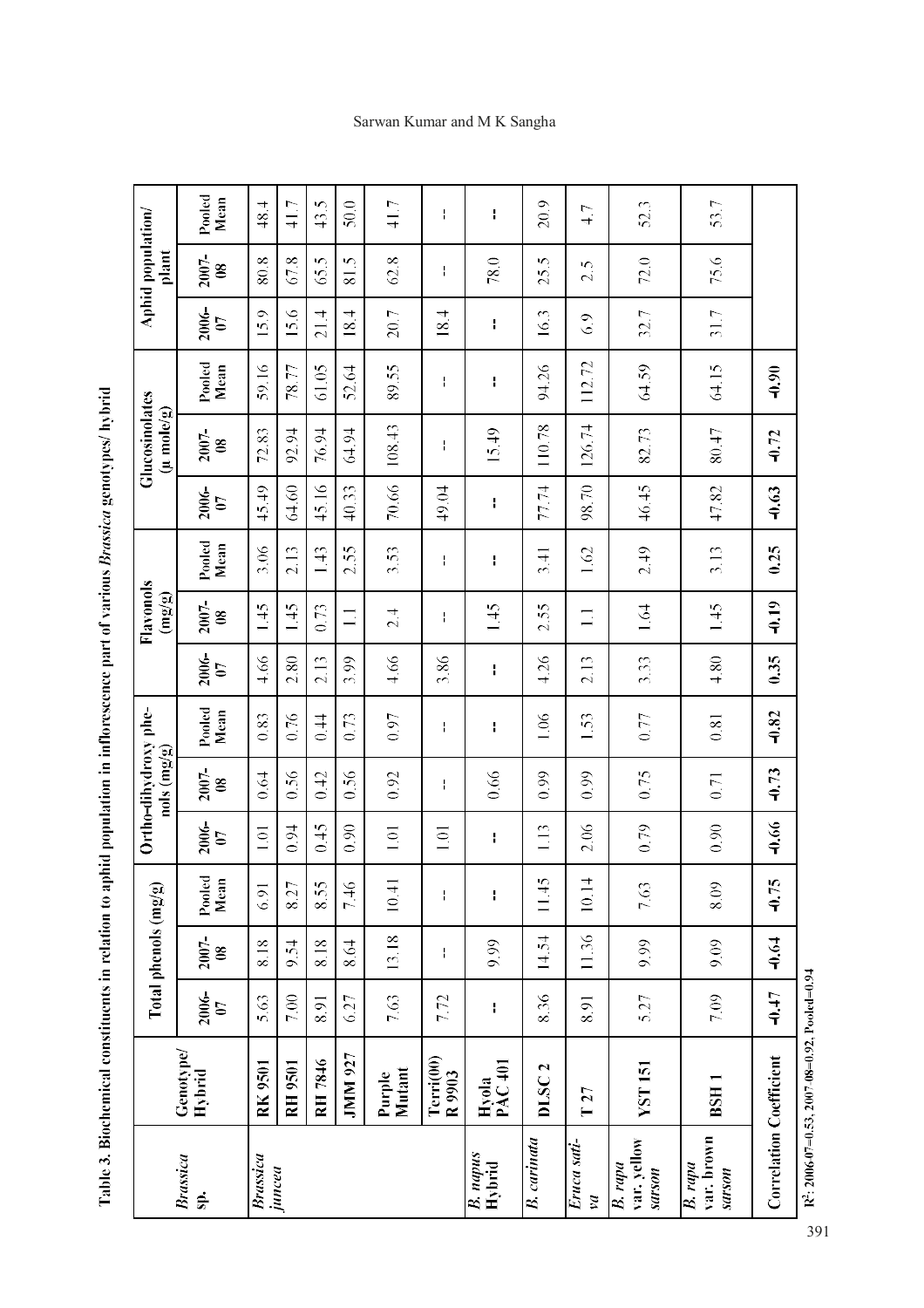being significantly lower than the remaining genotypes/hybrid. In the case of DLSC 2, the aphid population was slightly higher than that in T 27, it was significantly lower than the remaining genotypes/hybrid.

From the two years pooled data it is evident that the maximum population of 53.7 aphids/ plant was observed in BSH 1, which was significantly higher than the remaining genotypes, except YST 151 (52.3 aphids/plant). On the other hand, aphid population in T 27 (4.7 aphids/ plant) and DLSC 2 (20.9 aphids/ plant) was significantly lower than the remaining genotypes.

### **Yield Performance**

### **Crop Season 2006-07**

The mean seed yield of  $962.5$  kg ha<sup>-1</sup> was recorded in unprotected plots compared to 1154.0 kg ha<sup>-1</sup> in protected plots (Table 2). Different genotypes differed significantly  $(p<0.05)$  with respect to seed yield. The maximum seed yield (1653 kg/ha) was observed in RH 9501. It was followed by RK 9501 (1631.5 kg), JMM 927 (1624.5) and RH 7846 (1530 kg). Seed yield in these four genotypes was on a par with each other and significantly higher than the remaining genotypes. On the other hand, minimum seed yield (122.5 kg) was recorded in T 27. Seed yield in YST 151 and T 27 was significantly lower than the remaining genotypes.

The estimated avoidable losses in seed yield due to *L. erysimi* infestation ranged from 5.55 to 28.78 per cent in different genotypes. Purple mutant suffered the maximum (28.78%) loss in seed yield. It was followed by RK 9501 (25.04%), RH 9501 (17.44%), BSH 1 (17.02), JMM 927 (16.95), Teri (00) R 9903 (12.80%), YST 151 (10.67%), RH 7846 (10.17%), DLSC 2 (7.63%) and T 27 (5.55%).

### **Crop Season 2007-08**

The mean seed yield of  $1080.4$  kg ha<sup>-1</sup> was recorded in unprotected set compared to 1379.5 kg in protected set. The maximum yield (1916 kg/ha) was recorded in RH 9501 and *B. napus* hybrid Hyola PAC 401. It was followed by RK 9501 (1787 kg/ha). The seed yield in these two genotypes and one hybrid was on a par with each other but significantly higher than the remaining genotypes. The minimum seed yield (196 kg/ha) was recorded in T 27, which was significantly lower than all the other genotypes/hybrid.

The loss in seed yield ranged from 5.94 to

42.37 per cent in different genotypes/hybrid. Maximum loss (42.37%) was recorded in Purple Mutant. It was followed by RH 9501 (29.11), RK 9501 (24.88), BSH 1 (18.48), JMM 927 (18.80), Hyola PAC 401 (17.82), YST 151 (17.26), RH 7846 (14.75), DLSC 2 (13.47) and T 27 (5.94).

#### **Pooled**

The pooled data on seed yield of both the years revealed that mean yield of 981.7 kg ha<sup>-1</sup> was recorded in unprotected plots as against 1225.1 kg in protected ones. RH 9501 recorded the maximum yield (1784.7 kg/ha) followed by RK 9501 (1709.2kg), which were *at par* with each other but significantly higher than rest of the genotypes. The seed yield in T 27 (159.5kg) and YST 151 (607.2kg) was significantly lower than the remaining genotypes.

The loss in seed yield varied from 5.79 to 36.05 per cent in different genotypes. Purple Mutant suffered the maximum loss in yield (36.05%). It was followed by RK 9501 (24.96%), RH 9501 (23.90), BSH 1 (17.86), JMM 927 (17.85), YST 151 (14.72), RH 7846 (12.52), DLSC 2 (10.59) and T 27 (5.79). During both the years of study, T 27 and DLSC 2 suffered the least pest damage.

# **Biochemical Constituents in Relation to Aphid Infestation**

The various biochemical constituents *viz.* total phenols, ortho-dihydroxy phenols and glucosinolates showed a significant negative correlation with aphid population during both the years of study (Table 3), whereas, flavonols did not exhibit any significant correlation with aphid population. Analysis of combined effect of biochemical constituents showed that over 94 per cent variation in aphid population  $(R^2=0.94)$  can be ascribed to combined effect of these biochemical constituents studied. While comparing the role of individual component in reducing aphid population in the field, it is surmised that glucosinolates, orthodihydroxy phenols and total phenols are important in that order.

#### **Screen House Studies**

In screen house trial, an increase in aphid population was observed up to 21 days after their release on the seedlings with peak population during 21 and 14 days after release in most of the genotypes in 2006- 07 and 2007-08, respectively.

In 2006-07, the significant  $(p<0.05)$  differences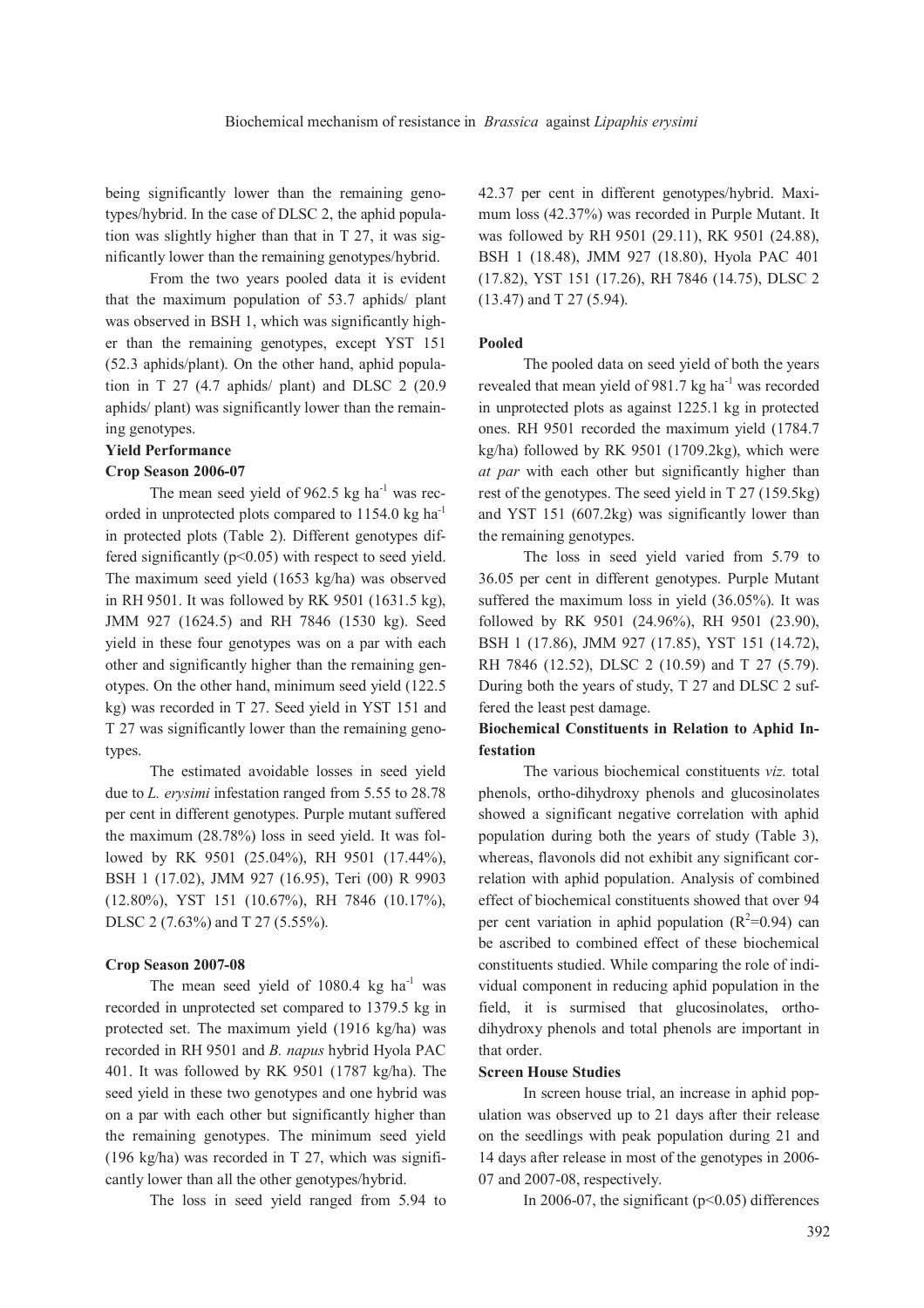|                                         |                         |                      |                                                  |                     |                     | Aphid population/ plant (Days after release) |                         |                        |                      |                              | Seedling mor-                   |                                  |
|-----------------------------------------|-------------------------|----------------------|--------------------------------------------------|---------------------|---------------------|----------------------------------------------|-------------------------|------------------------|----------------------|------------------------------|---------------------------------|----------------------------------|
| <b>Brassica</b>                         | Geno-                   | tion ini-<br>Popula- |                                                  | $\mathbf{\tau}$     |                     | $\overline{1}$                               | $\overline{\mathbf{z}}$ |                        | $\overline{28}$      |                              | tality after 30<br>days $(9/6)$ |                                  |
| Sp.                                     | type                    | tially re-<br>leased | 2006-07                                          | 2007-08             | 2006-07             | 2007-08                                      | 2006-07                 | 2007-<br>$\frac{8}{2}$ | 2006-07              | 2007-<br>$\infty$            | 2006-<br>$\overline{0}$         | 2007-<br>$\overline{\mathbf{8}}$ |
| <b>Brassica</b><br>juncea               | <b>RK 9501</b>          | $\overline{20}$      | $\pm 8.82*$<br>26.67                             | $±11.14**$<br>67.00 | 35.00<br>±7.64      | ±14,63<br>52.00                              | 23.33<br>±8.82          | $\pm$ 9.27<br>39.00    | ±8.82<br>16.67       | $32.00 +$<br>8.75            | 33.3                            | $\overline{0.0}$                 |
|                                         | <b>RH 9501</b>          | $\overline{0}$       | 43.33<br>$\pm 3.33$                              | 105.00<br>±9.75     | ±11.55<br>30.00     | $\pm 8.37$<br>$70.00$                        | $\pm 0.00$<br>20.00     | ±5.24<br>20.00         | $\pm 1.67$<br>16.67  | $15.00 \pm$<br>5.61          | 33.3                            | 20.0                             |
|                                         | RH 7846                 | $\overline{c}$       | ±15.28<br>40.00                                  | $\pm 4.30$<br>56.00 | ±15.28<br>30.00     | $\pm 4.47$<br>25.00                          | ±12.02<br>26.67         | 19.60<br>±3.41         | 11.67<br>±4.41       | $11.00 +$<br>3.67            | $\frac{0}{2}$                   | $\overline{0.0}$                 |
|                                         | <b>NINI</b><br>927      | $\overline{0}$       | ±21.86<br>56.67                                  | 33.00<br>±3.74      | ±13.33<br>46.67     | ±18.82<br>78.00                              | $\pm 9.28$<br>51.67     | $\pm 11.14$<br>36.67   | ±13.33<br>26.67      | $25.00 +$<br>7.42            | 33.3                            | 40.0                             |
|                                         | Mutant<br><b>Purple</b> | $\overline{20}$      | $\begin{array}{c} 26.67 \\ \pm 8.82 \end{array}$ | $\pm 3.39$<br>32.00 | $\pm 6.67$<br>36.67 | $\pm 3.32$<br>44.00                          | ±18.56<br>55.00         | ±6.40<br>94.00         | ±12.02<br>35.00      | $30.00 +$<br>8.46            | 33.3                            | 40.0                             |
|                                         | Terri(00)<br>R 9903     | $\overline{c}$       | ±6.67<br>56.67                                   | $\mathbf i$         | $\pm 8.82$<br>66.67 | ł                                            | ±25.17<br>75.00         | ł                      | ±15.28<br>45.00      | ł                            | 33.3                            | ł                                |
| <b>B.</b> napus<br>Hybrid               | Hyola<br>PAC 401        | $\overline{20}$      | ł                                                | ±25.28<br>113.00    | ł                   | ±53.85<br>212.50                             | ł                       | ±11.66<br>55.00        | ł                    | $43.00 +$<br>9.84            | ł                               | 20.0                             |
| B. cari-<br>nata                        | <b>DLSC2</b>            | $\overline{20}$      | $\pm 8.82$<br>33.33                              | ±17.72<br>88.00     | ±14.24<br>41.67     | 140.00<br>±40.50                             | ±2.89<br>15.00          | ±25.50<br>87.50        | 13.33<br>$\pm 3.33$  | $43.75 \pm$<br>12.35         | $\frac{1}{2}$                   | 20.0                             |
| Eruca<br>sativa                         | T27                     | $\overline{c}$       | ±10.00<br>20.00                                  | 60.00<br>±8.37      | $\pm 8.82$<br>26.67 | 37.00<br>$\pm 7.00$                          | 10.00<br>±5.77          | 10.00<br>±2.74         | $+0.00$<br>0.00      | $0.00 + 0$<br>$\overline{0}$ | 0.0                             | $\frac{0}{2}$                    |
| var. yel-<br>low sar-<br>B. rapa<br>nos | YST 151                 | $\overline{20}$      | ±12.02<br>46.67                                  | $+9.70$<br>48.00    | ±29.63<br>65.00     | ±13.27<br>64.00                              | ±10.00<br>30.00         | 18.75<br>$+8.94$       | $\pm 3.33$<br>10.00  | $7.50\pm2$<br>$\mathcal{S}$  | 66.7                            | 60.0                             |
| B. rapa<br>brown<br>sarson<br>var.      | BSH <sub>1</sub>        | $\overline{c}$       | $26.67$<br>$\pm 3.33$                            | 172.00<br>±8.60     | ±20.82<br>70.00     | 228.00<br>±14.63                             | ±34.80<br>106.67        | 144.00<br>±9.27        | $\pm 10.00$<br>30.00 | $55.00 \pm$<br>13.57         | 66.7                            | 60.0                             |
| CD(p<0.05)                              |                         |                      | $\mathbf{S}$                                     | 34.59               | $\mathbf{S}$        | 68.18                                        | 48.96                   | 32.07                  | $\mathbf{S}$         | 23.75                        |                                 |                                  |

Table 4. Seedling survival of oilseed Brassica genotypes after artificial aphid infestation (Screen house studies)

\*Mean of 3 replications \*\*Mean of 5 replications

Sarwan Kumar and M K Sangha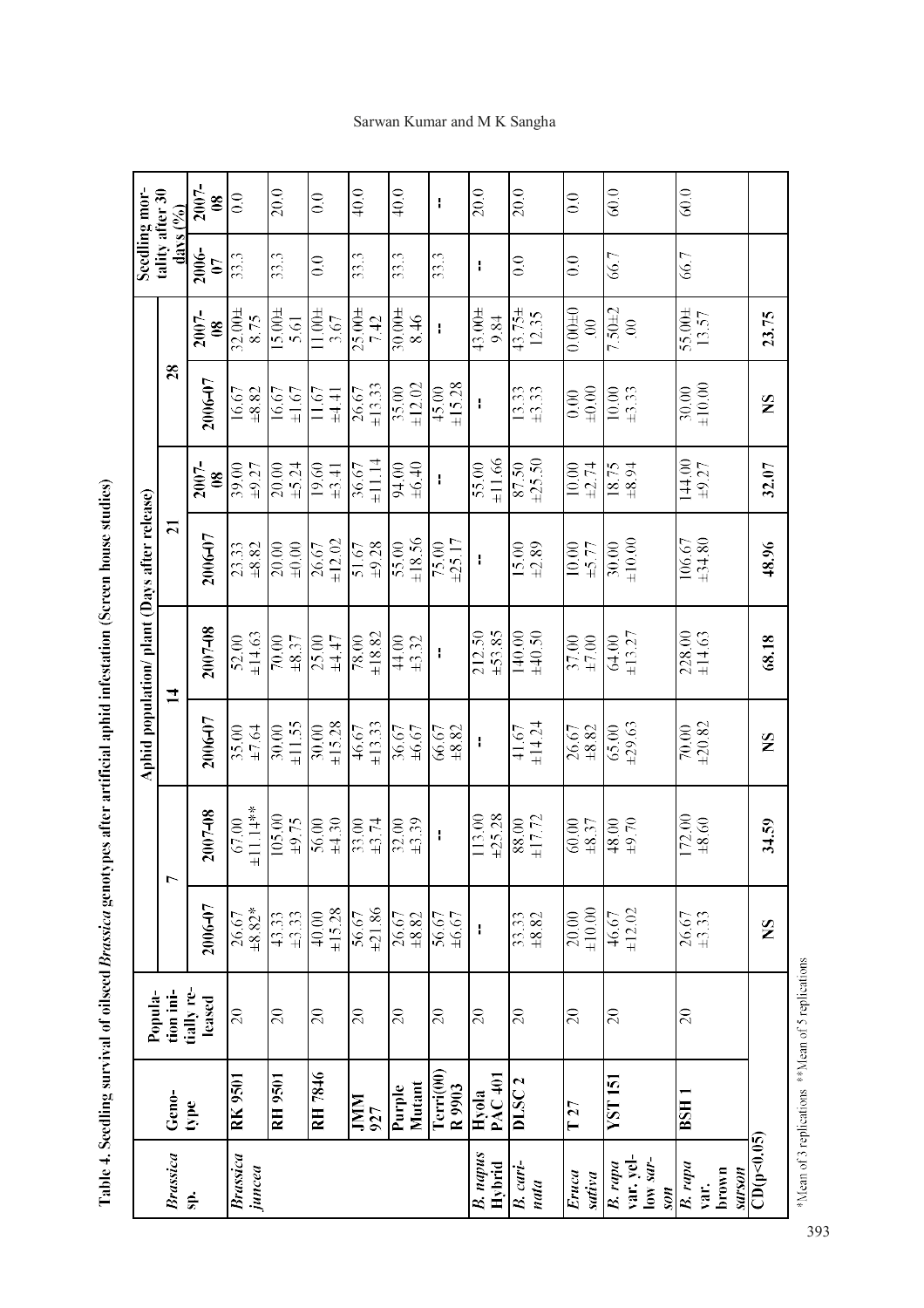in aphid population on different genotypes were observed only after 21 days of release. The maximum population of aphids (106.67/plant) during this period was observed on BSH 1 followed by Teri (00) R 9903 (75.00 aphids/plant) which were *at par* with each other, but significantly higher than the remaining genotypes. The genotypes T 27 and DLSC 2 harboured the lowest aphid population i.e. 10.00 and 15.00 aphids/ plant, respectively. The maximum seedling mortality of 66.7 per cent was recorded in genotypes BSH 1 and YST 151, each, whereas T 27, DLSC 2 and RH 7846 did not suffer any seedling mortality.

In 2007-08, the maximum aphid population (228.00/ plant) was observed on BSH 1, 14 days after release. It was followed by Hyola PAC 401 (212.50 aphids/ plant) and DLSC 2 (140.00 aphids/ plant). Population in these two genotypes and one hybrid was on a par with each other but significantly higher than the remaining genotypes. On the other hand, genotypes RH 7846 and T 27 harboured the minimum aphid population i.e. 25.00 and 37.00 aphids/plant, respectively.

The maximum seedling mortality of 60 per cent was recorded in genotypes BSH 1 and YST 151, each. On the other hand, genotypes T 27, RK 9501 and RH 7846 did not suffer any seedling mortality.

There was a considerable variation in the population of *L. erysimi* on different *Brassica* genotypes and the resultant yield losses. During both the years of study significantly low population was recorded on T 27 and DLSC 2, which was probably due to poor olfactory stimulus offered by these to the initial alate settlers (Harish Chander *et al.* 1997). Since, *L. erysimi*  is a specialist feeder of oilseed *Brassica,* it is expected to utilize concentration of glucosinolates in T27 and DLSC2 as cues to locate its host plant. Thus, high population levels of this pest on these two genotypes are expected. But actually it was the opposite. It may possibly be due to the complex role of various other primary and secondary plant chemicals (van Dam and Oomen 2008, Hopkins *et al*. 2009) as is evident from the high concentration of ortho-hydroxy and total phenols in these genotypes in the present study. On the other hand, BSH 1 and YST 151 i.e. *B. rapa* group harboured quite high aphid population and suffered high yield losses and seedling mortality. *B. juncea* group, in general, suffered comparatively low seed

yield losses and seedling mortality while harbouring considerable aphid population, except Purple Mutant. This can be ascribed to inherent genetic characters of *B. rapa* and *B. juncea* group, respectively (Pathak 1961, Bindra and Deole 1962, Singh *et al.* 1965, Kundu and Pant 1967, Kher and Rataul 1992 a, b). The high yield losses in Purple Mutant consequent to aphid infestation had also been reported earlier (Anonymous 2006).

The observed negative correlation of various biochemical constituents with aphid population is in conformity with the findings of earlier workers such as phenols in *Eruca sativa* (Narang 1982), phenols in different *Brassica* genotypes (Sachan and Sachan 1991), glucosinolates in *B. napus* (Gill and Bakhetia 1985), glucosinolates in different *Brassica* species (Bakhetia *et al.* 1982, Malik 1981, Singh *et al.* 2000). Dilawari and Atwal (1987) observed that the number of probes increased and feed uptake reduced significantly in an artificial media containing higher level of glucosinolates. High antibiosis in T 27 due to presence of phenols and glucosinolates was observed by Bakhetia and Bindra (1977) and in different genotypes of *E. sativa* by Kundu and Pant (1967) and Narang (1982).

### **CONCLUSION**

Thus, it can be concluded from this study that BSH 1 and YST 151 suffered high yield loss due to aphid infestation. On the other hand, T 27 and DLSC 2 harboured significantly lower aphid population and suffered the least yield loss and seedling mortality and can serve as important sources of resistance against mustard aphid in breeding programmes aimed at developing mustard/turnip aphid resistant cultivars.

### **REFERENCES**

Anonymous (2006). Annual Progress Report: Rapeseed–Mustard. Oilseeds Section, Department of Plant Breeding, Genetics and Biotechnology, Punjab Agricultural University, Ludhiana.

Bakhetia DRC and Bindra OS (1977). Screening technique for resistance in *Brassica* crops. Sabrao J **9**: 91-107.

Bakhetia DRC, Rani S and Ahuja KL (1982). Effect of sulphur nutrition of some *Brassica* plants on their resistance response to the mustard aphid, *Lipaphis erysimi* (Kalt.). Calicut Univ Res J (Special Issue) **8**: 36-37.

Balbaa SI, Zaki AY and El-Shamy AM (1974). Total flavonoids and rutin content of the different organs of *Sophora japonica* L. J Assoc Off Anal Chem **57**: 752-755.